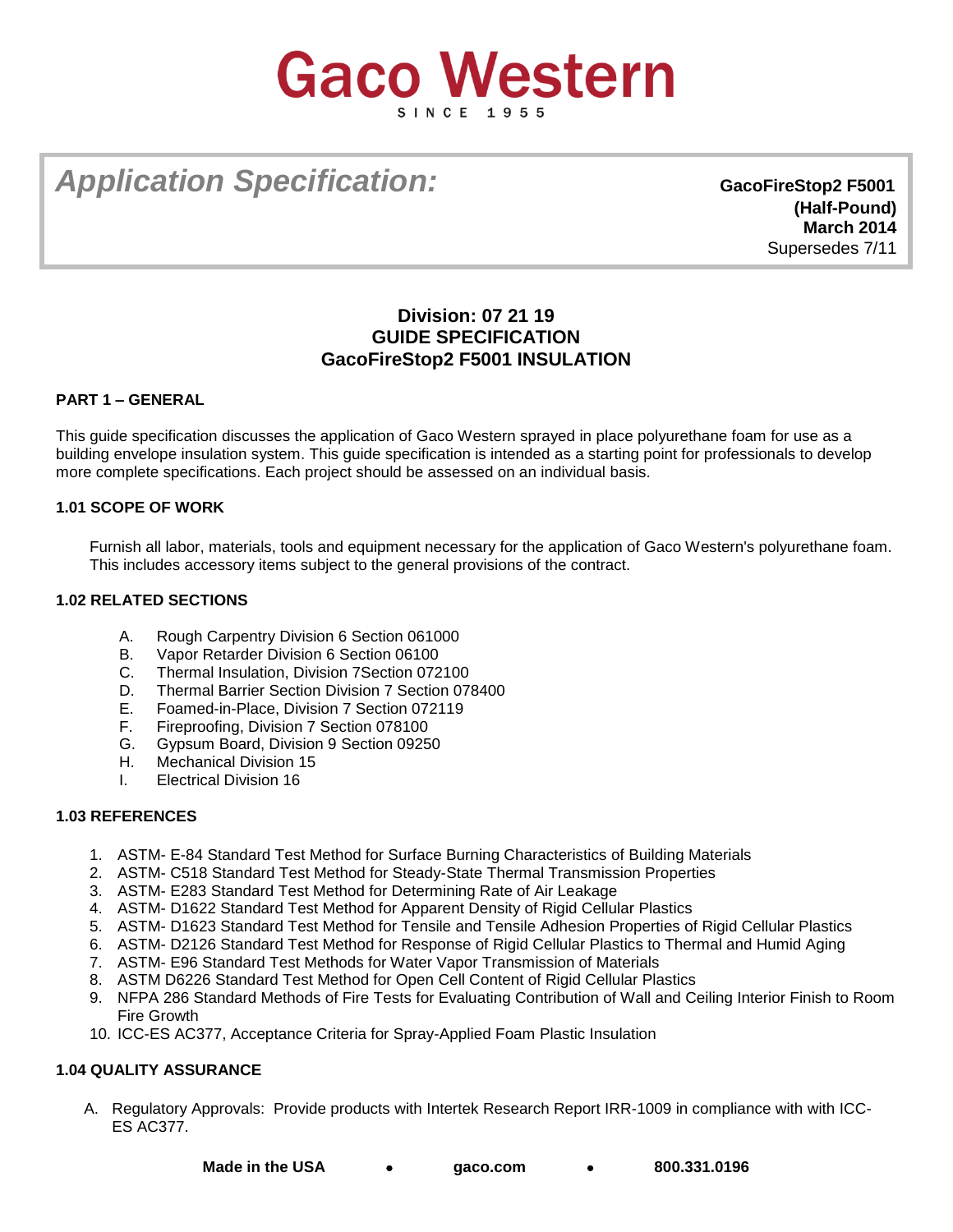- B. All work is to be performed by contractors certified by Gaco Western and meet the Gaco Western applicator requirements.
	- 1) A member of the company must register for the SPFA PCP and pass the Assistant, Installer and Master Installer SPFA PCP written exams.
	- 2) The company's installation techniques and experience must be approved by a member of the Gaco Wallfoam Technical Service team.
	- 3) All Installers and Assistants must pass the free CPI On-line Health and Safety course.

# **1.05 SUBMITTALS**

- A. Submittals: Submit in accordance with Division 1 requirements.
- B. Safety and handling instructions for storage, handling and use of the materials including Material Safety Data Sheets (MSDS) on each product intended for use.
- C. Field Quality Control Procedures to be utilized by the contractor/applicator to insure proper installation of the Gaco Western sprayed in place insulation system.
- D. Contact Gaco Western should there be any questions about the submittals.

# **1.06 MATERIALS, DELIVERY AND STORAGE**

- A. Materials shall be delivered in the manufacturers original, tightly sealed containers or unopened packages clearly labeled with the manufacturer's name, product identification, safety information, approvals, and lot numbers where applicable.
- B. Containers shall be stored out of the weather and away from direct sunlight in a cool dry place at temperatures between 50 and 70 degrees F within the limits specified by the materials manufacturer.
- C. All materials shall be stored in compliance with local fire and safety codes.

#### **1.07 ENVIRONMENTAL CONDITIONS**

- A. Maintain environmental conditions (temperature, humidity, and ventilation) within limits recommended by manufacturer for optimum results. Do not install products under environmental conditions outside manufacturer's absolute limits. Do not install spray polyurethane foam before the rook assembly has been sufficiently installed to prevent an accumulation of water in the interior of the building.
- B. Do not apply the polyurethane foam when substrate temperature is below 40 degrees F (4.4 degrees C) and ambient air temperature is below 30 degrees F
- C. Or above 120 degrees F (49 degrees C) and relative humidity is greater than 85 percent unless advance means and methods are recommended by the manufacturer.

#### **1.08 SEQUENCE OF SCHEDULING**

In new construction projects, Gaco Western sprayed in place insulation system is installed when the primary structure of the walls and roof are in place to prevent the accumulation of water in the interior of the building and in coordination with other building trades.

#### **1.09 SAFETY REQUIREMENTS**

- 1. All non-essential personnel are restricted from access to the area where the Gaco Western Sprayed in place Insulation is applied.
- 2. Fire extinguishers shall be provided in the spray foam equipment area and the area where the spraying is being performed.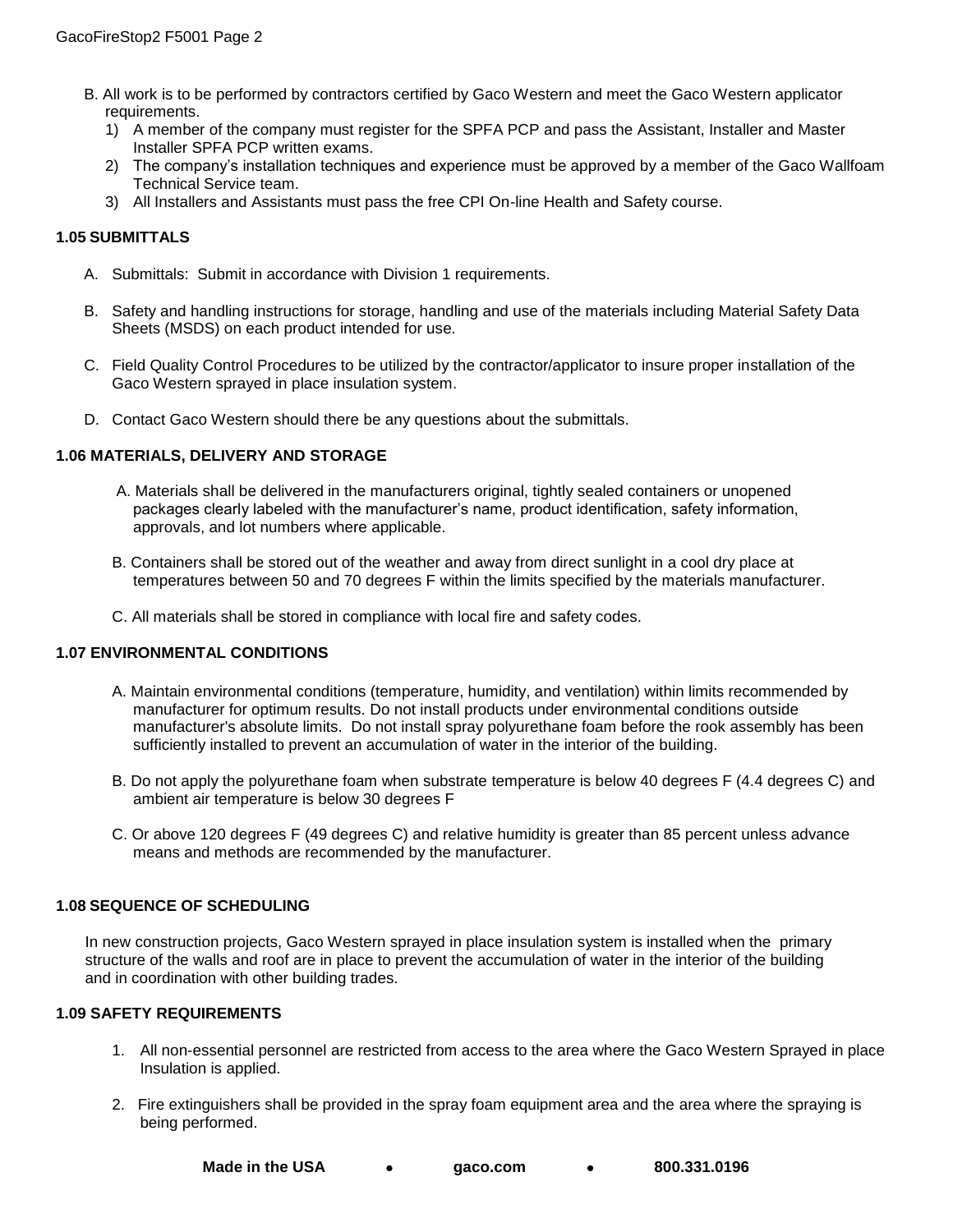- 3. Review MSDSs with spray foam personnel and be familiar with chemicals and their hazards.
- 4. Post warning signs at all work area entrances to restrict entry by unauthorized personnel.
- 5. There shall be no welding or open flame within 100 feet of sprayer.
- 6. Attention should be paid to ground equipment to prevent sparking.
- 7. Seal off work area from adjacent rooms and ventilation ducts.
- 8. Restrict access of non-application personnel including other trades using caution tape.
- 9. All personnel involved with spraying shall wash hands thoroughly before eating or drinking.
- 10. Do not eat, drink, or smoke in work area.
- 11. Use engineering controls to ventilate the area if possible.
- 12. Wear Personal Protective Equipment (PPE) for breathing, body, exposed skin and eye protection during application.
- 13. Ventilation shall be provided in confined areas as needed for 24 hours minimum after the spraying has been completed.
- 14. Contact Gaco Western for guidance on ventilation time and re-occupancy for the formulation you are using.
- 15. Be aware of general safety regulations and recommendations when working around Electric, Hydraulic, Pneumatic and combustion equipment such as portable generators.
- 16. Apply Thermal Barriers and Vapor Retarders (if required) in accordance with local building code requirements

# **PART 2 – PRODUCTS**

# **2.01 POLYURETHANE FOAM MANUFACTURER**

- A. Acceptable Manufacturer: Gaco Western LLC, which is located 1245 Chapman Drive, Waukesha WI, 53186
- B. Substitution not permitted without approval
- C. Requests for substitutions will be considered in accordance with provisions of section 016000.

# **2.02 POLYURETHANE FOAM**

- A. The GacoFireStop2 F5001 is sprayed in place insulation shall be a two component system made by combining an isocyanate (A) component with a polyol (B) component and shall possess the following typical physical properties:
- B. GacoFireStop2 F5001 Physical Properties:

| a. Density: (D-1622):                                                  | 0.53 lbs/ft $3$    |
|------------------------------------------------------------------------|--------------------|
| b. Open Cell Content (ASTM D6226):                                     | 96%                |
| c. Aged R Value (C-518), tested at $75^{\circ}$ F (23.9 $^{\circ}$ C): | R at 1 Inch: 4.1   |
| *See Note Below                                                        | R at 3.5 Inches 14 |

**\*NOTE: Federal Trade Commission regulations published in the Federal Register 16 CFR Part 460 require that "R" value testing of polyurethane foam insulation must be conducted on aged samples at a 75°F mean test temperature. Failure to comply can result in substantial fines by the FTC.** 

| d. Water Vapor Transmission ASTM E-96 | 32 perm-in                                   |
|---------------------------------------|----------------------------------------------|
| e. Air Permeance ASTM E-283           | .0.014 L/s-m <sup>2</sup> @ 75°F at 1" thick |

- A. Fire Performance Testing:
	- a. Surface Burning Characteristics (ASTM E84-05):
		- **Made in the USA [gaco.com](http://www.gaco.com/) 800.331.0196**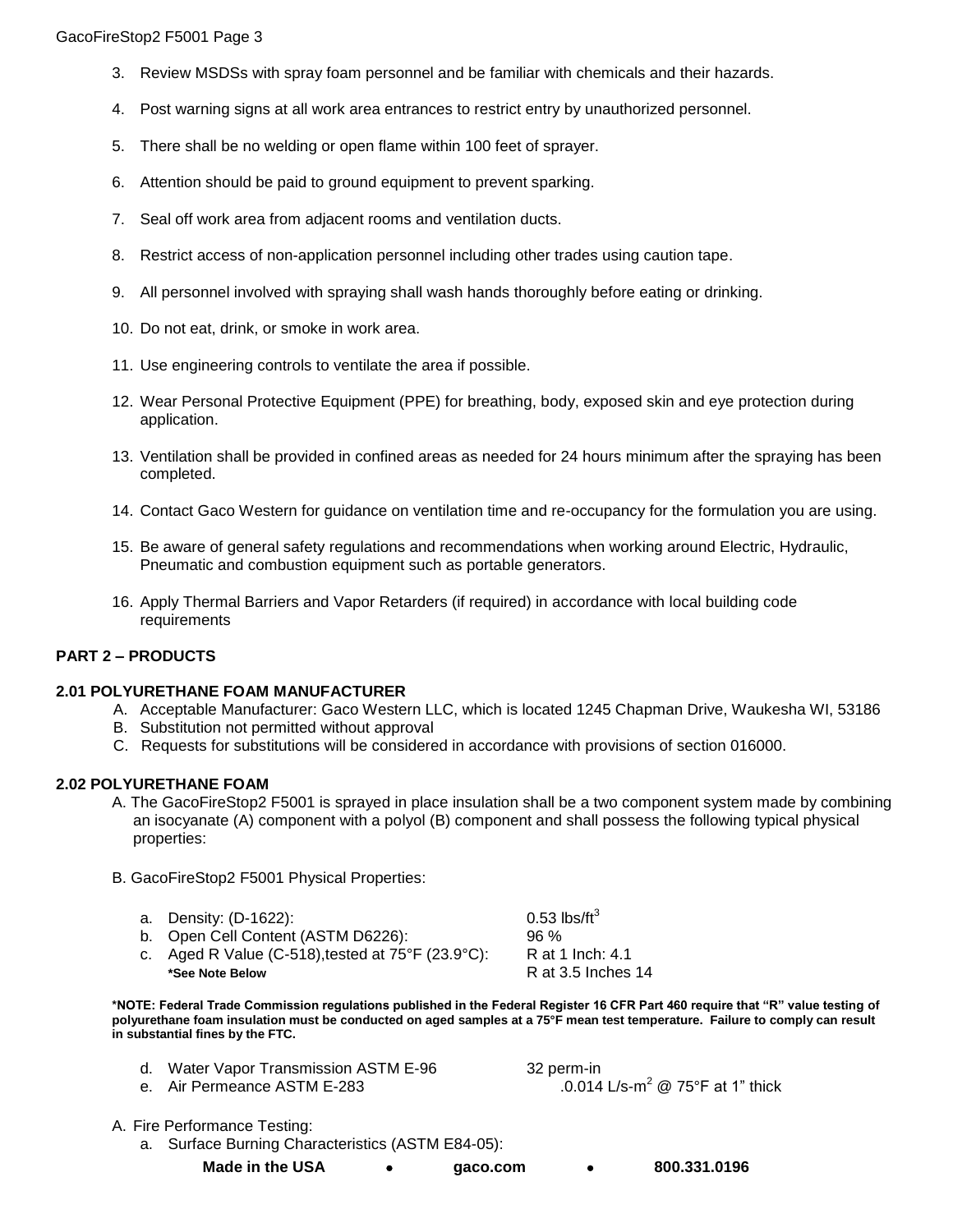Flame Spread Index: <25 Smoke Developed Index: <450

- b. Report alternative thermal barrier performance per the IBC and NFPA 286 as applicable
- c. Report ignition barrier performance in accordance with ICC-ES AC377, Appendix X as applicable

#### B. Code Compliance:

Consult Intertek Research Report IRR-1009 as well as local building codes and/or authority having local jurisdiction.

#### **2.02 RELATED PRODUCTS**

A. Single Component Polyurethane Foam Sealants and caulks for use around windows, doors etc. shall be as approved by Gaco Western. Transitional membranes in solid and liquid form shall be approved by Gaco Western.

- B. Vapor Retarder (if required)
	- 1. Asphaltic
	- 2. Butyl
	- 3. Chlorosulfonated Polyethylene
	- 4. Polyethylene Film
	- 5. Paints and Coatings
	- 6. Other

#### **PART 3 – EXECUTION**

#### **3.01 APPLICATION OF PRODUCTS**

GacoFireStop2 F5001 spray-applied polyurethane foam insulation intended use is as a nonstructural thermal insulating material on or in interior and exterior walls, floors, ceilings, and roofs. Insulation system must be applied within the manufacturer's guidelines for temperature, humidity and other atmospheric conditions. In addition, they must be sequenced so as to take into consideration substrate preparation, proper cure times and inter-pass adhesion.

#### **3.02 EQUIPMENT**

Equipment shall be capable of maintaining 1400 psi of pressure or higher and maintaining a minimum of 105 degrees at the A, B and Hose heaters. Equipment shall be capable of maintaining 1:1 ratio of A and B components on a continuous basis. Equipment shall be Graco, Gusmer, GlasCraft, PMC or other approved types of pumps and proportioners.

#### **3.03 STORAGE OF MATERIALS**

Materials shall be protected from freezing and should be stored in a controlled environment at a temperature of 60- 100°F.

A and B chemical drum temperatures must be 60° - 80°F before and during spraying for the drum to be serviceable (ready to spray). Material temperatures below 60°F can result in proportioning errors and/or insufficient heat at the spray gun.

# **3.04 SURFACE PREPARATION**

All surfaces that are to be insulated with foam shall be free of loose impediments such as dust, scale, peeling paint and oxidation. Surfaces shall be clean and free of moisture, snow, frost, oil and grease.

All surfaces not receiving foam shall be carefully masked to avoid overspray. This includes (but is not limited to) beams, floors, windows, doors, fireplaces, appliances, water closets, vanities, tubs and any other surface which could be damaged by Spray Polyurethane overspray.

#### **3.05 SUBSTRATE CONSIDERATION AND PREPARATION**

**Made in the USA [gaco.com](http://www.gaco.com/) 800.331.0196**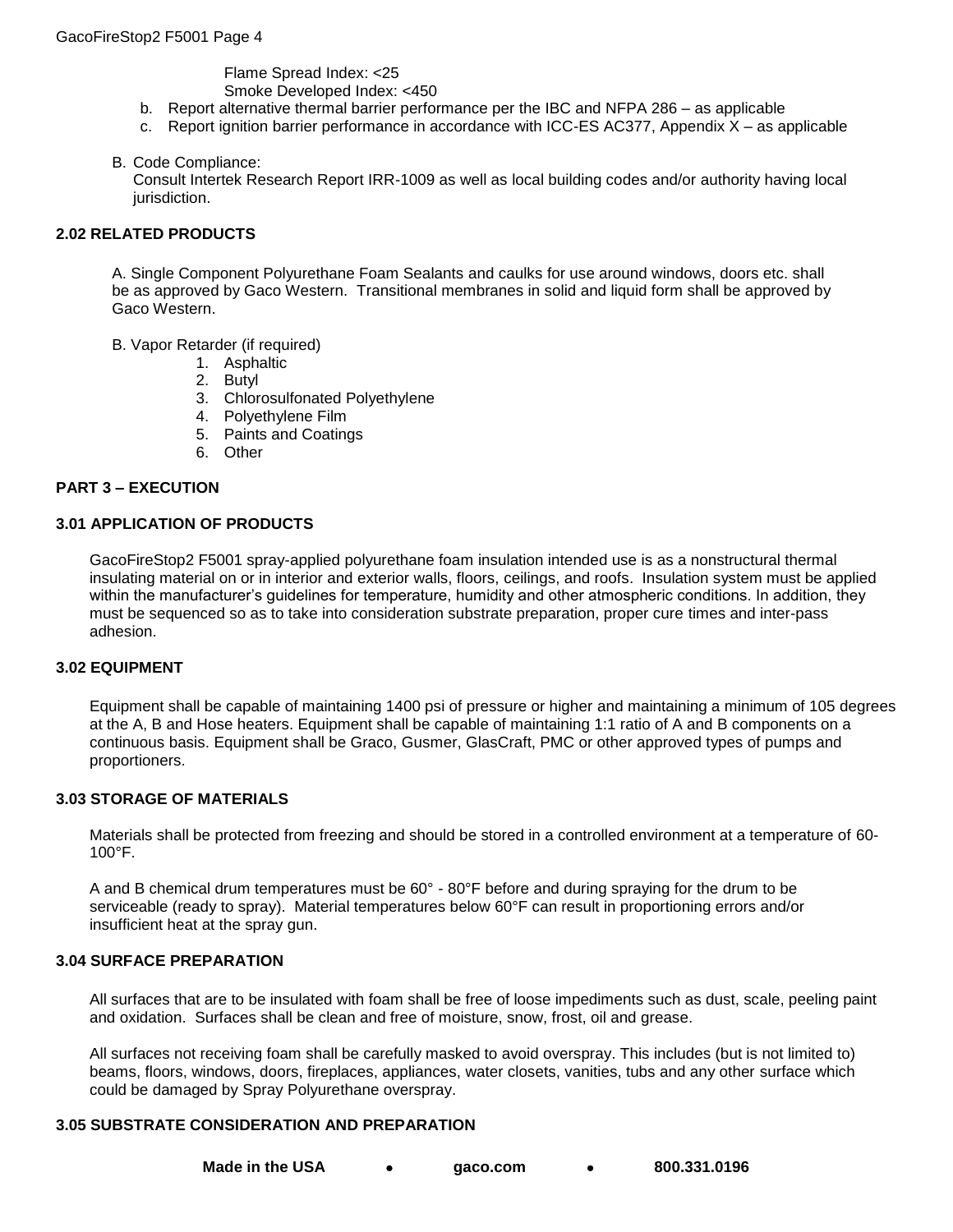A. Wood

- 1. Wood shall contain no more than 18% water.
- 2. Most untreated and unpainted wood surfaces need not be primed. Spray polyurethane foam can be applied directly to the dry wood. Priming may be required in certain cases. Contact Gaco Western for further information.

# B. Steel

- 1. Primed: If the primed metal surface is free of scale, rust or oils primer is not required. If rust is present remove using power tool cleaning methods. If oils are present remove by solvent wiping. Note: Stainless Steel requires primer. Contact Gaco Western for recommendations.
- 2. Previously painted: Clean the painted metal surface using hand or power tools to remove loose scale and rust. Grease, oil and other surface contaminants can be cleaned using a solvent wipe.
- 3. Galvanized: Primers shall be as recommended by Gaco Western. Galvanized studs adhered to backer usually do not require primer.

# **3.06 PRIMER APPLICATION**

When required, the primer shall be applied to the properly prepared substrate in accordance with Gaco Western recommendations to achieve the design coverage rate.

Prime General Primer:

- 1. No rust: Apply 1 coat of GacoFlex E-5320 Primer at a rate of one gallon per 300 sq. ft.
- 2. Minimal rust: Apply 2 coats of GacoFlex E-5320 Primer at a rate one gallon per 300 sq. ft per pass, resulting in a total of one gallon per 150 sq. ft. of finished primer.
- 3. Pronounced rusting: Apply 2 coats of GacoFlex E-5320 Primer at one gallon per 150 sq. ft. per pass, resulting in one gallon per 75 sq. ft. of finished product.

# **3.07 INSULATION GacoFireStop2**

A. GacoFireStop2 F5001 polyurethane foam shall be processed at design temperatures and at a 1:1 ratio. See Gaco Western for specific instructions.

B. GacoFireStop2 F5001 polyol (B Component) must be mixed with a paddle style mixer for a minimum 30 minutes prior to spraying. See Gaco Western for specific instructions.

C. GacoFireStop2 F5001 insulation is spray-applied on the jobsite using a volumetric positive displacement pump.

D. GacoFireStop2 F5001 polyurethane foam is designed to be sprayed over a wide range of substrate temperatures. For very cold conditions contact Gaco Western.

E. Atmospheric Conditions: GacoFireStop2 F5001 shall not be applied when the temperature is within 5 degrees F of the dew point. In an exterior application, GacoFireStop2 F5001 shall not be applied when wind speeds exceed 15 - 20 miles per hour.

F. GacoFireStop2 F5001 polyurethane foam shall be applied in a single passes, minimum 1" thick, maximum 15" per pass. For winter application consult Gaco Western technical personnel for specific instructions. The full thickness of Gaco Western polyurethane foam is to be applied in the same day.

# **3.08 VAPOR RETARDER APPLICATION**

When required, a vapor retarder shall be applied to the warm in winter side of the Gaco Western insulation.

# **3.09 THERMAL BARRIER APPLICATION**

Gaco Western polyurethane foam must be separated from the interior living space with  $\frac{1}{2}$  inch gypsum or an approved 15 minute thermal barrier. The thermal barrier must be applied in accordance with the manufacturer's

**Made in the USA [gaco.com](http://www.gaco.com/) 800.331.0196**